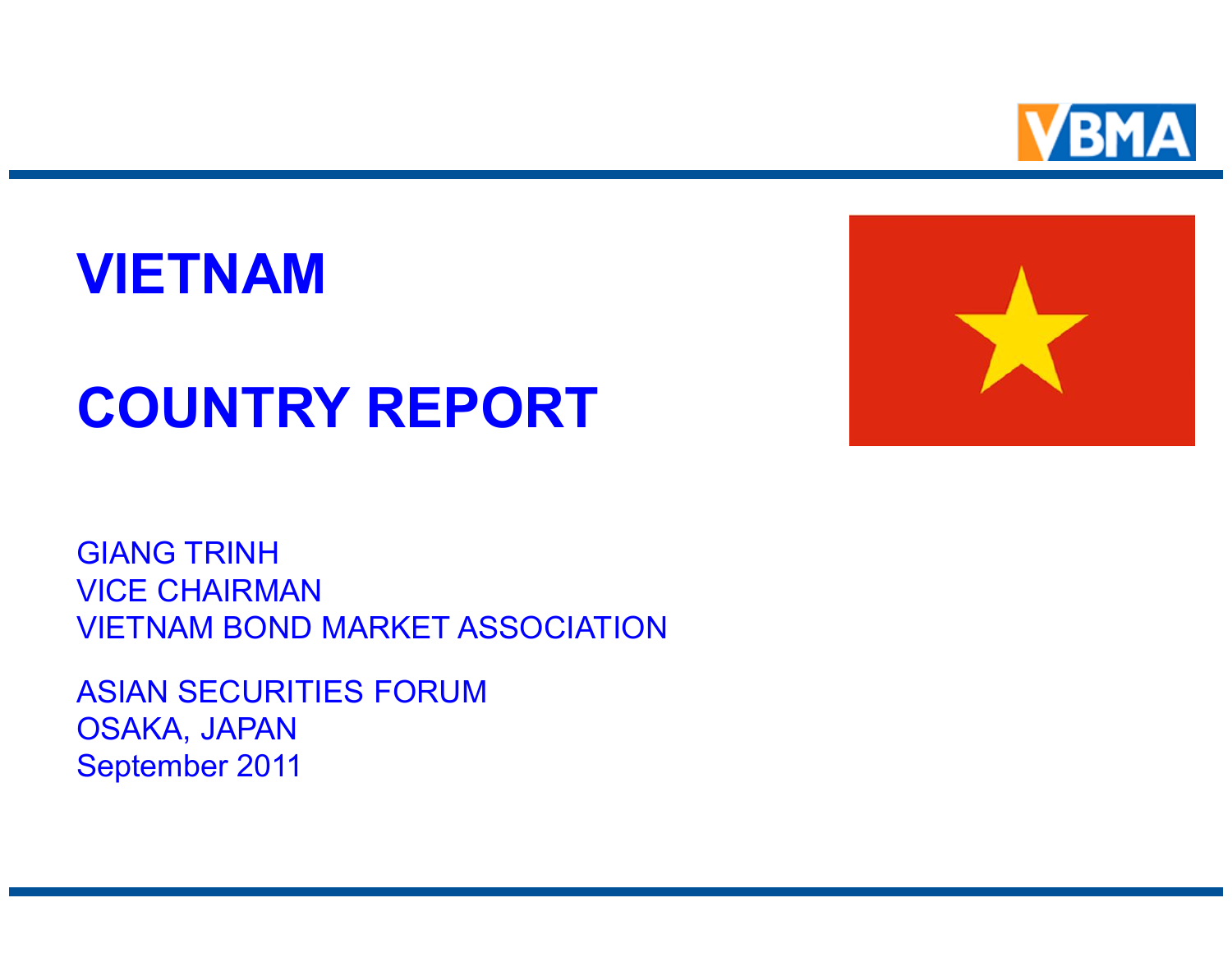

### **VIETNAM**

## **ECONOMIC PERFORMANCE AND TREND**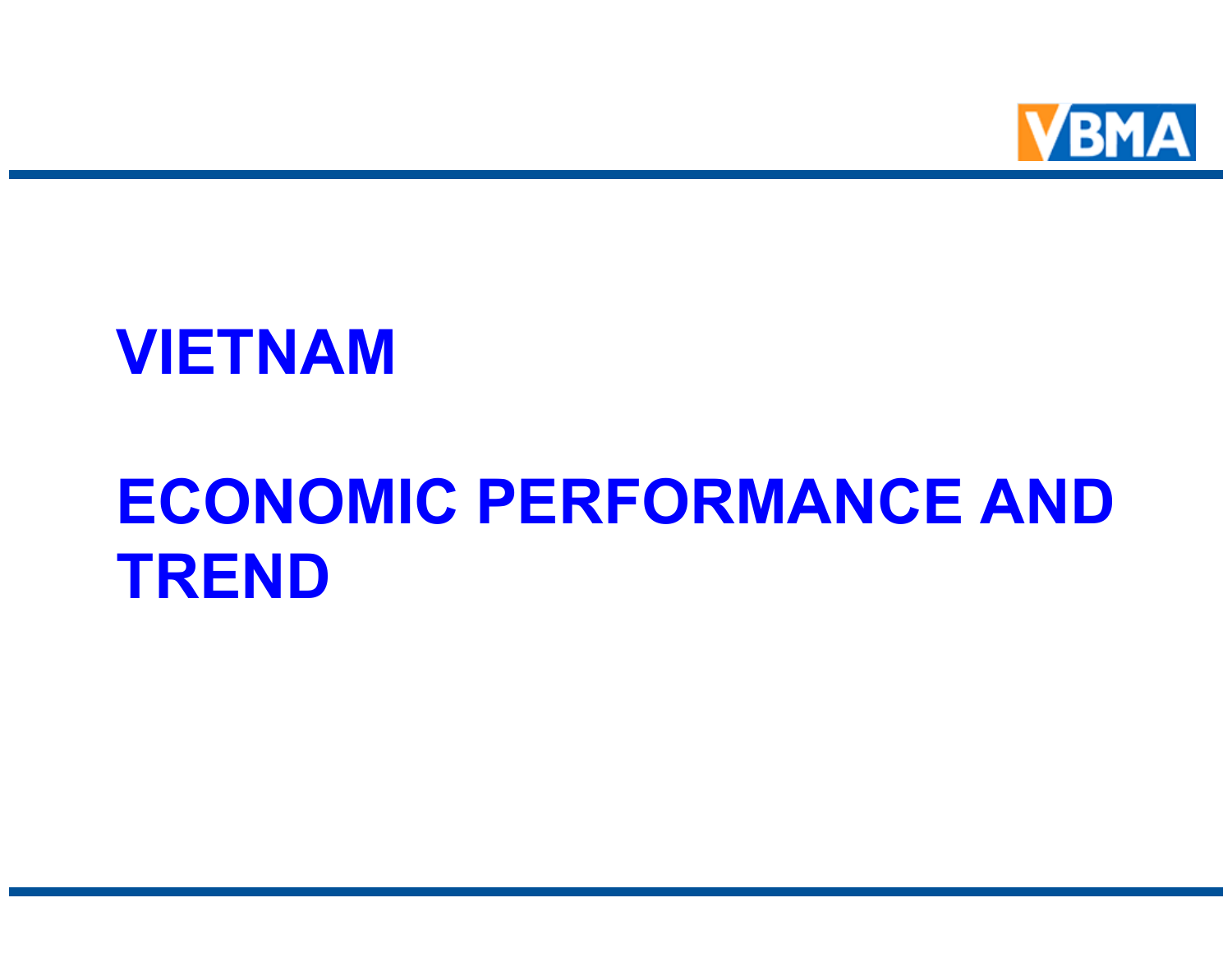#### **MACRO SYMPTOMS**

- Vietnam's "Next Tiger" scenario has taken some serious hits
- Inflation, approaching 30% for second time in three years, is the main problem
- Trade deficit is dropping but analysts view it as still high
- Chronic currency weakness: VND -35% since 2006, including 7.2% deval in Feb
- Lending rates above 20% once again in bid to tame inflation, support VND



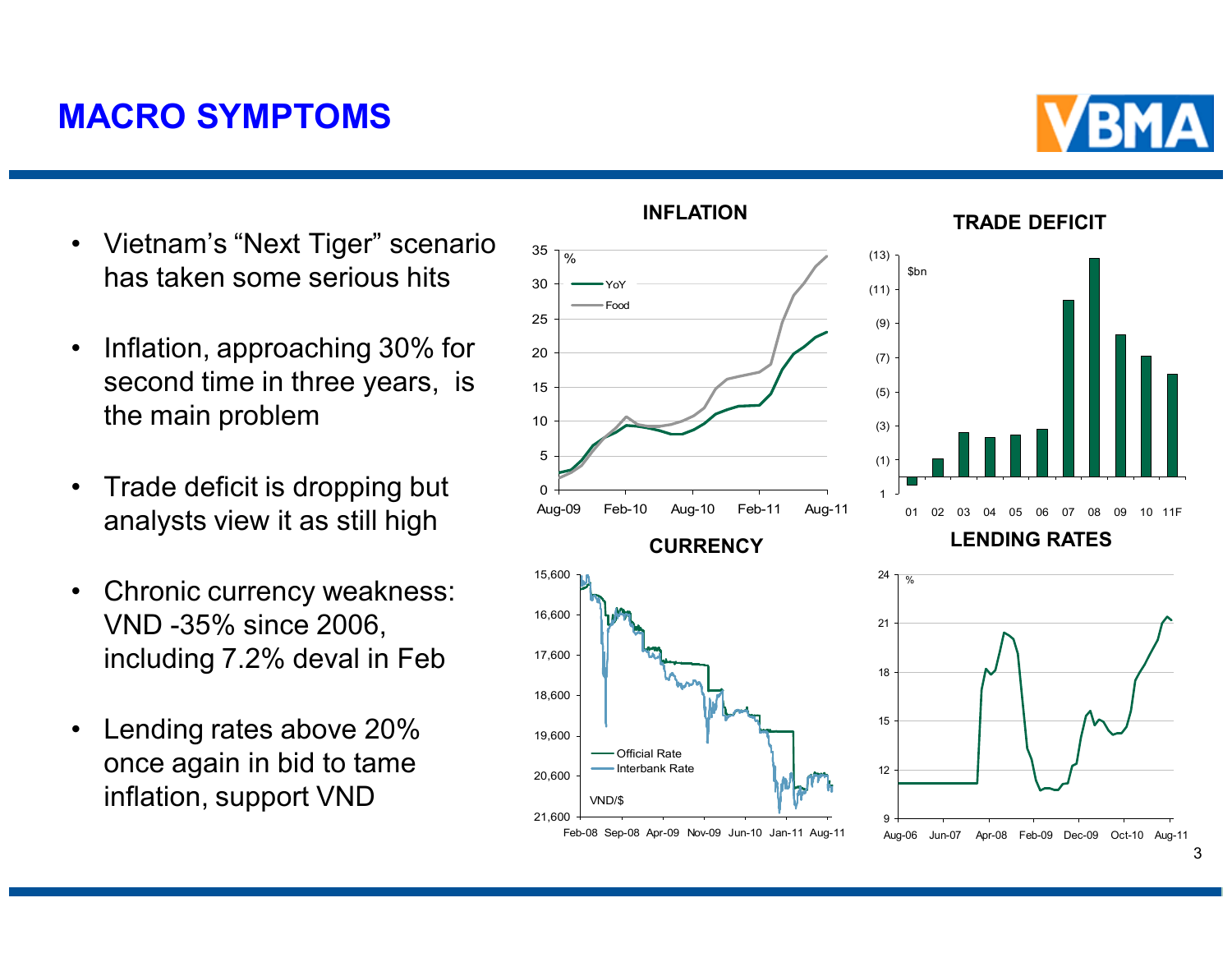#### **TRIGGERS TO REFORM**





- Inflation reached 28% yoy in June 2008, and probably hit 20% yoy in 2011. Inflation has become the main topic for discussion in National Assembly, and all senior government meetings.
- Triggered by the collapse of Vinashin on its \$4.6bn debt, public started to pay attention to SOE's inefficient investment with ICOR ca 12x in 2010 vs 6x in early 2000's (and 5x for private sector).
- VND is the only currency in Asia which lost value against the USD in 2009 and 2010. Depreciation had fuelled inflation
- The three factors above triggered tremendous political pressure to reform the economy. The reform process has started right after the Party Congress Meeting in Feb 2011.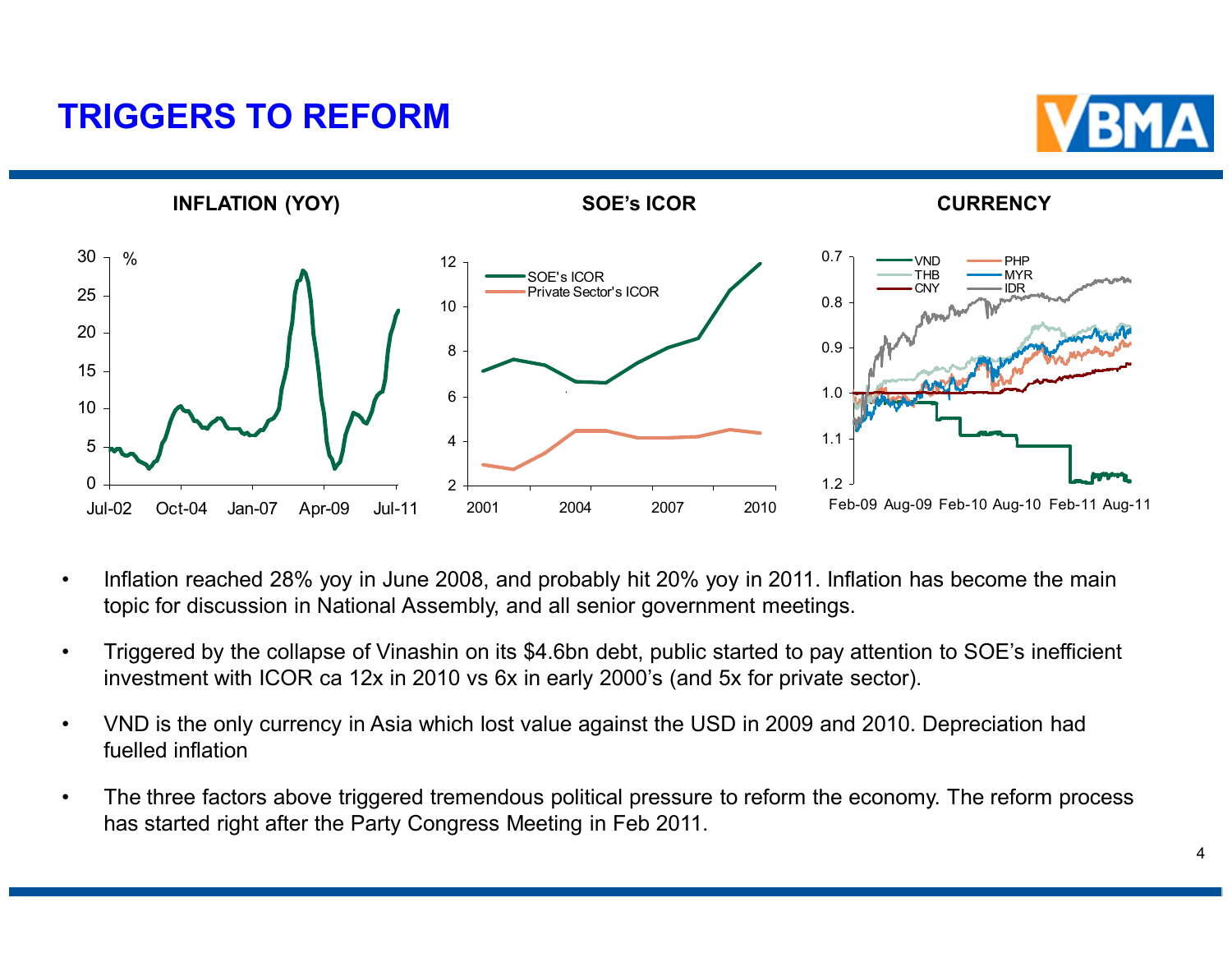#### **MACRO FORECASTS**



|                        | unit | 2008   | 2009   | 2010E  | 2011F  | 2012F  |
|------------------------|------|--------|--------|--------|--------|--------|
| <b>Real GDP Growth</b> | $\%$ | 6.3    | 5.2    | 6.8    | 5.8    | 6.4    |
| <b>Nominal GDP</b>     | \$bn | 88.0   | 88.9   | 95.7   | 116.6  | 129.8  |
| <b>CPI</b>             | $\%$ | 22.4   | 6.5    | 11.8   | 19.8   | 9.7    |
| Exports (cif)          | \$bn | 62.7   | 57.1   | 72.2   | 93.9   | 118.7  |
| Imports (cif)          | \$bn | 79.8   | 68.9   | 84.8   | 104.5  | 126.5  |
| <b>Trade Balance</b>   | \$bn | (17.1) | (11.8) | (12.6) | (10.7) | (7.7)  |
| <b>FDI Approvals</b>   | \$bn | 63.6   | 12.0   | 19.0   | 14.0   | 14.0   |
| <b>FDI Disbursed</b>   | \$bn | 9.6    | 7.6    | 8.0    | 8.2    | 8.8    |
| <b>IP Growth</b>       | $\%$ | 7.4    | 7.1    | 9.4    | 8.8    | 9.0    |
| VND (Interbank)        | \$1  | 16,800 | 18,500 | 20,700 | 20,900 | 21,500 |

- Rationalized policy regime, as SOE and financial-sector reforms pursued, monetary/fiscal discipline imposed
- Despite reform, growth will remain at 6-6.5% GDP, but with more stability
- Exports will improve in quantity and quality as FDI continues
- Trade deficit will flatten / fall, especially vs GDP, while remittance, exports, capital flows increase
- Inflation and currency will come round after difficult 1H11, as better macro management takes hold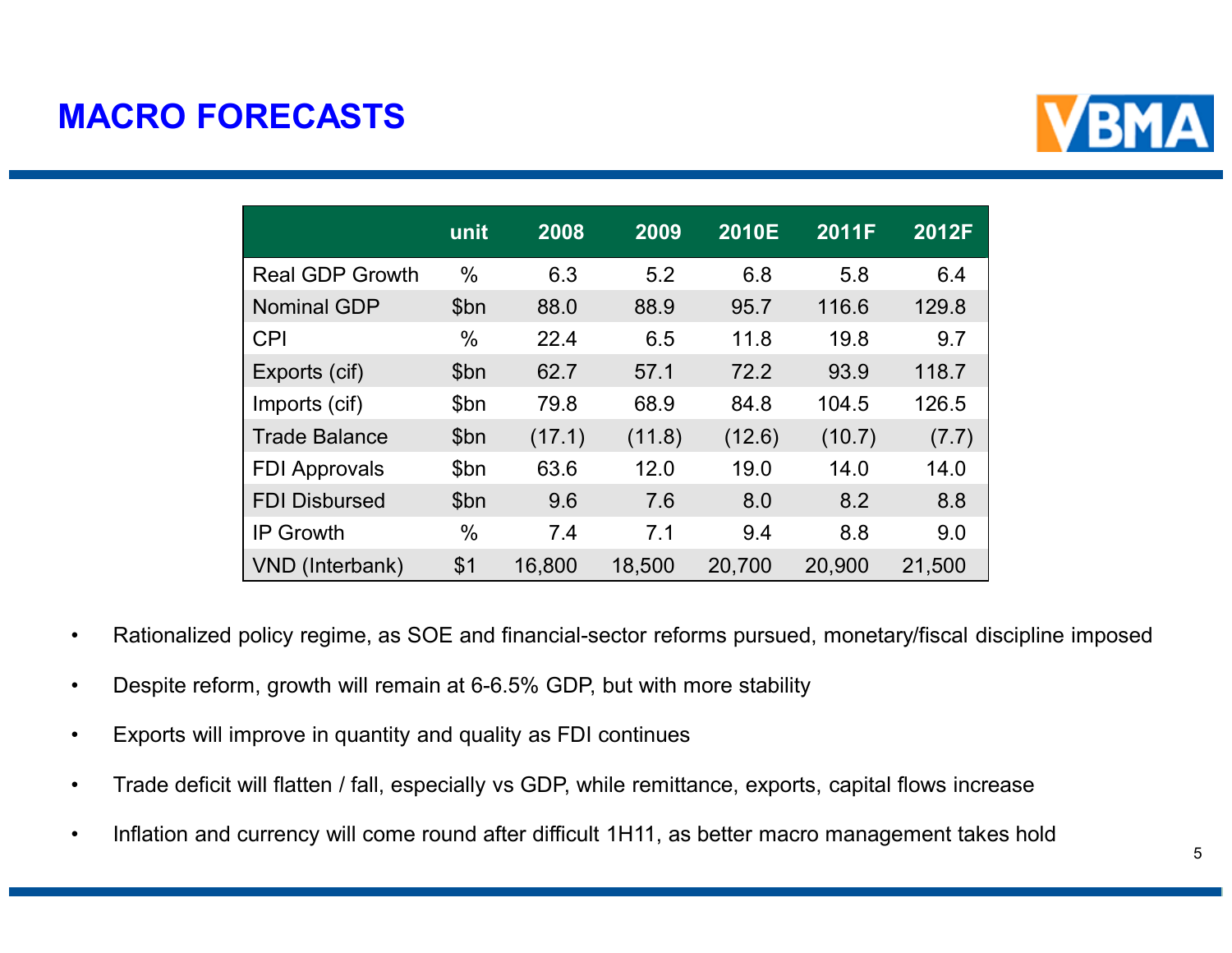

## **VIETNAM EQUITY MARKET**

### **PERFORMANCE AND REGULATION CHANGES**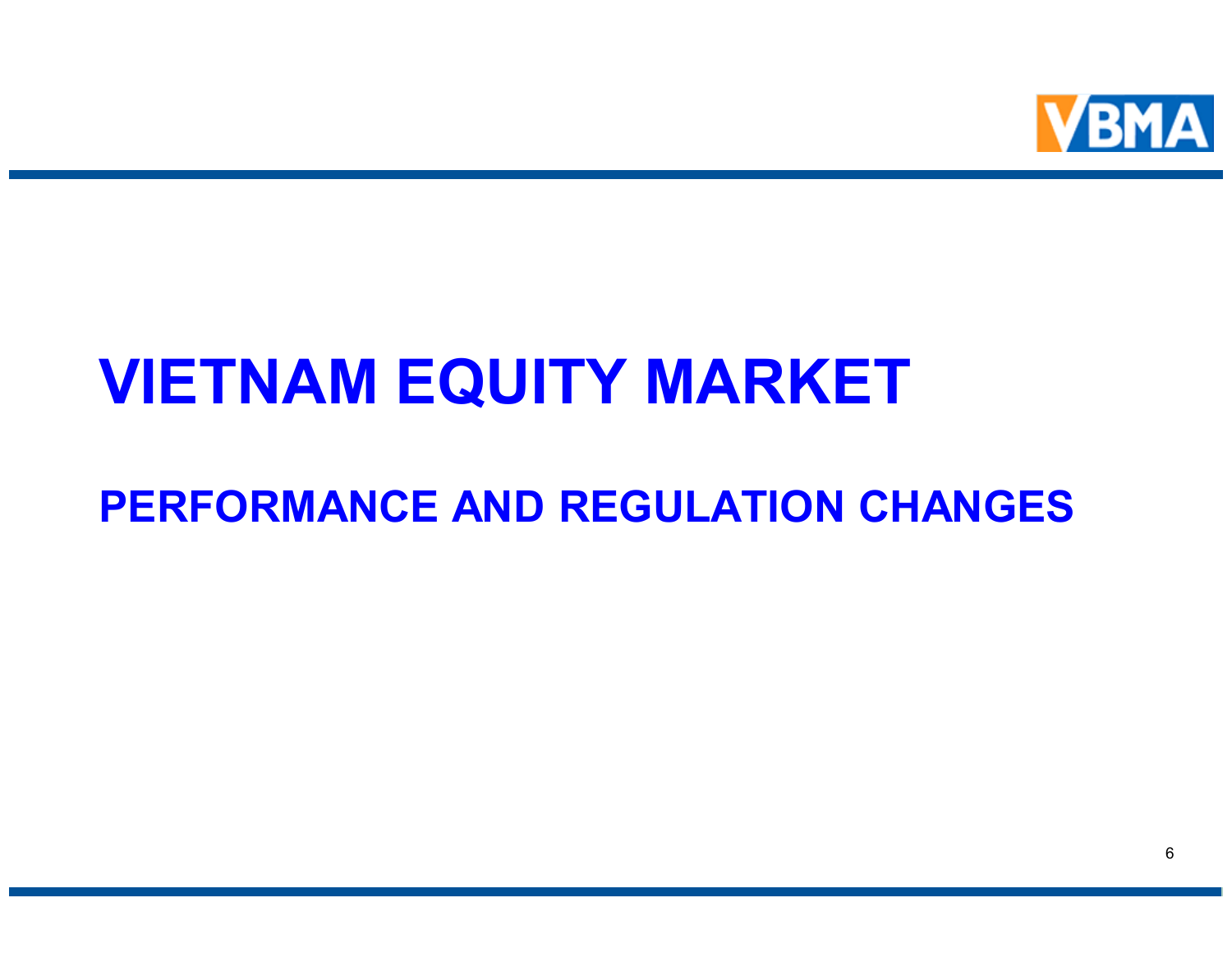### **PERFORMANCE**





- 2009 Outperformed EMs through global reflation until overheating and currency woes took some steam out
- 2010 Macro concerns and huge statutory capital raisings by banks held market back while peers soared
- 2011 Aggressive monetary / fiscal tightening has further pressured market, but valuations now very cheap  $\frac{7}{10}$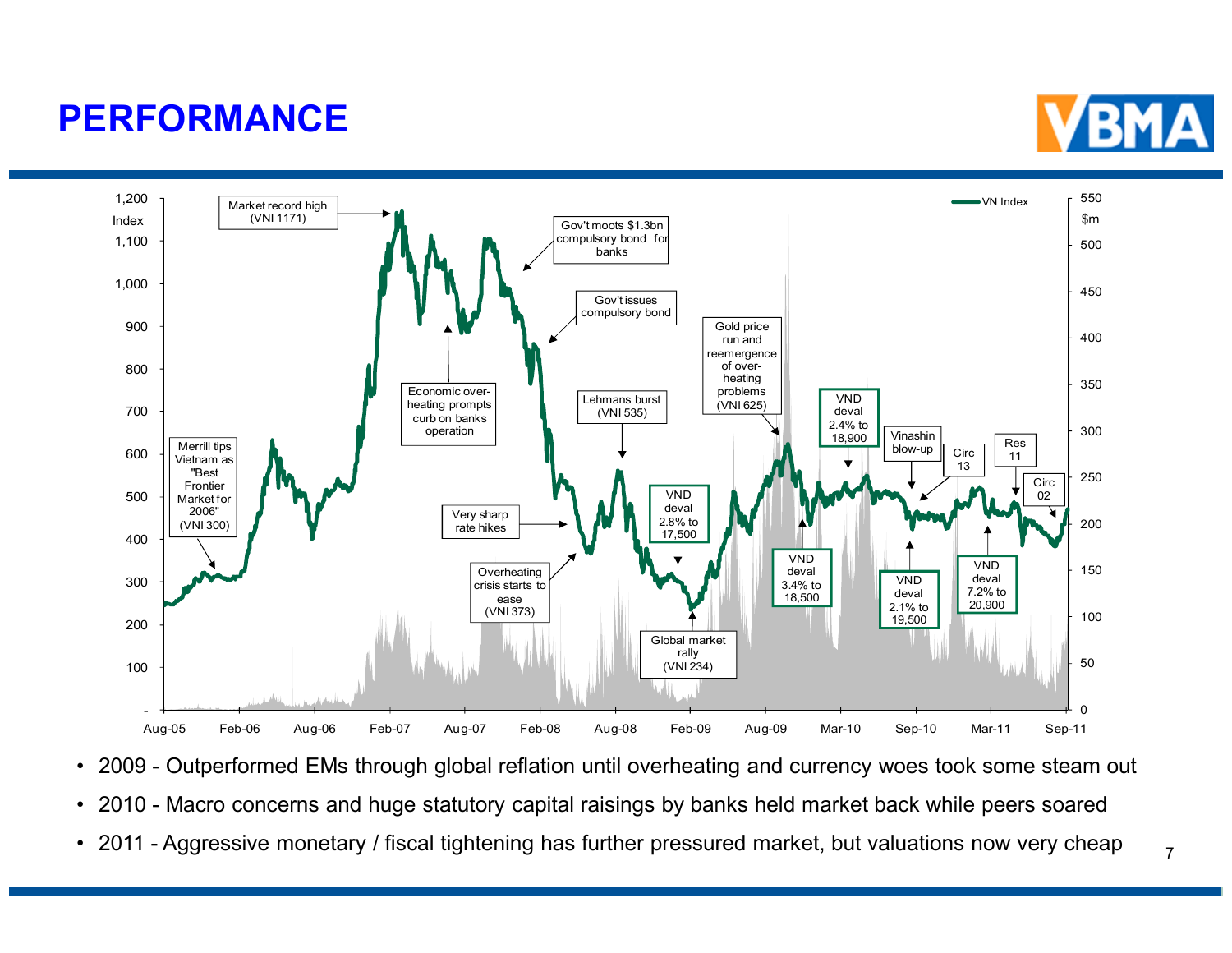#### **DEVELOPMENT**

- Rapid growth since 2005 has made market a serious financial institution.
- Main damper in 2010 was \$5-6bn of new issuance, but this showed viability as fundmobilizing platform.
- Market has overall stalled in 2011 on economic woes; yet recently bounced back sharply on improved macro indicators.
- Market integrity is focused, leading to stricter regulations on public disclosure.
- Multiple account, margin and intraday trading now formally allowed.
- Aadjusted free-float Index VN30 will launch end 2011, milestone for derivative mechanism.
- Open-ending of domestic funds impends

**MARKET EXPANSION, 2005-11YTD**



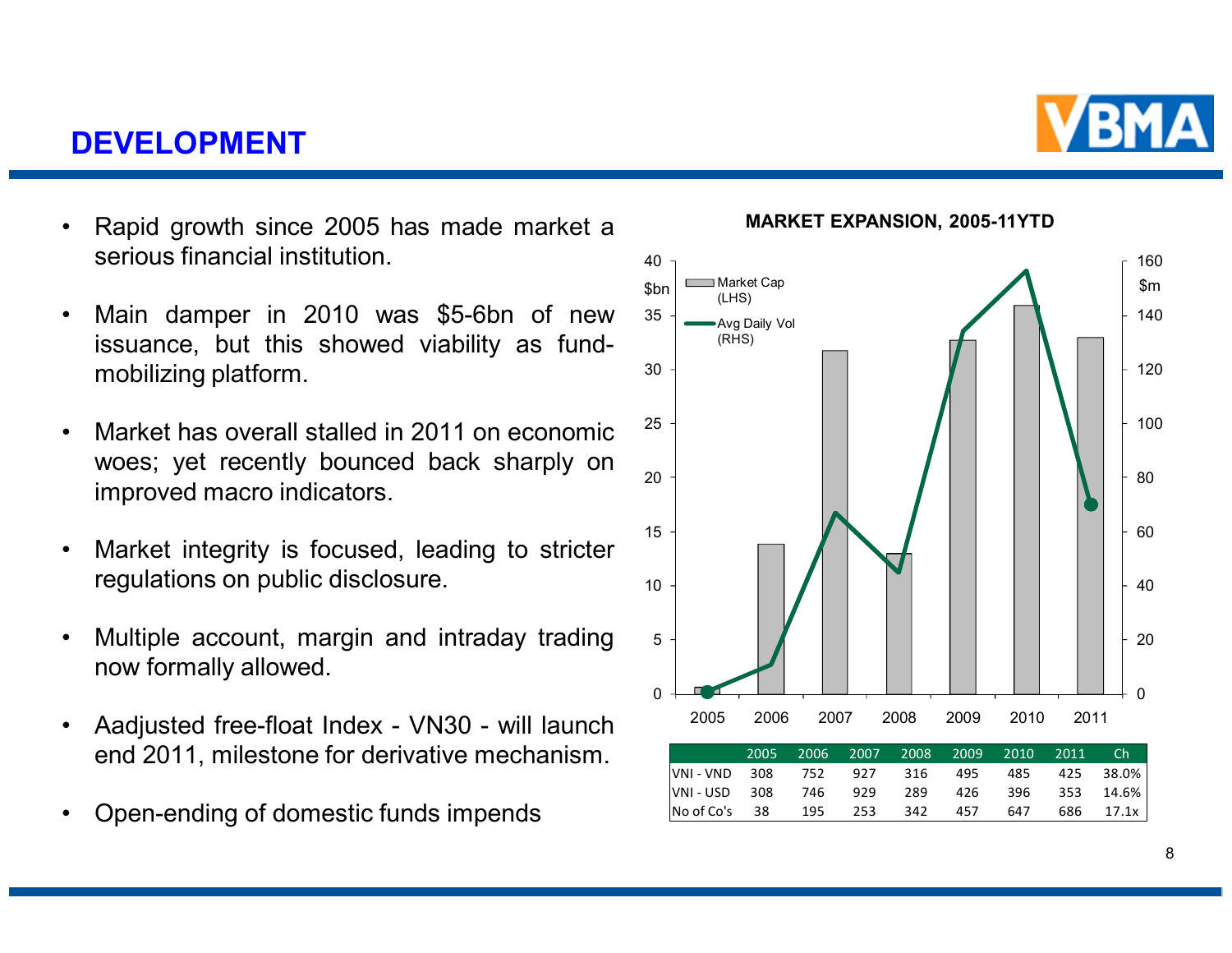

#### **FORECASTS AND VALUATIONS**

| 31 AUG - VNI 425 | 2009 | 2010 | 2011F | 2012F |
|------------------|------|------|-------|-------|
| P/E(x)           | 12.1 | 9.8  | 8.9   | 7.4   |
| EPS Growth (%)   | 63.5 | 20.1 | 9.1   | 19.6  |
| PEG(x)           | 0.2  | 0.5  | 1.0   | 0.4   |
| Sales Growth (%) | 30.7 | 36.7 | 23.2  | 23.4  |
| EBIT Growth (%)  | 64.8 | 27.4 | 28.5  | 26.4  |
| PBT Growth (%)   | 77.2 | 32.8 | 18.1  | 22.1  |
| NPAT Growth (%)  | 72.2 | 29.3 | 17.1  | 21.0  |
| Net DER $(x)$    | 0.4  | 0.5  | 0.5   | 0.4   |
| <b>ROE</b> (%)   | 22.0 | 21.4 | 19.1  | 19.6  |
| PBR(x)           | 1.9  | 1.8  | 1.6   | 1.4   |
| Yield $(\%)$     | 5.4  | 6.2  | 5.8   | 5.8   |

- 2010: Buoyant revenues, but core margins shrank; good non-core results, particularly from divestment of affiliates, restored situation at PBT level, though end of tax holidays nipped NPAT
- 2011: Difficulties at property and non-bank financial companies offset by ongoing healthy results from domestic consumptions and commodities; but still profit growth slows considerably
- 2012: More normalized year P&L largely follows top line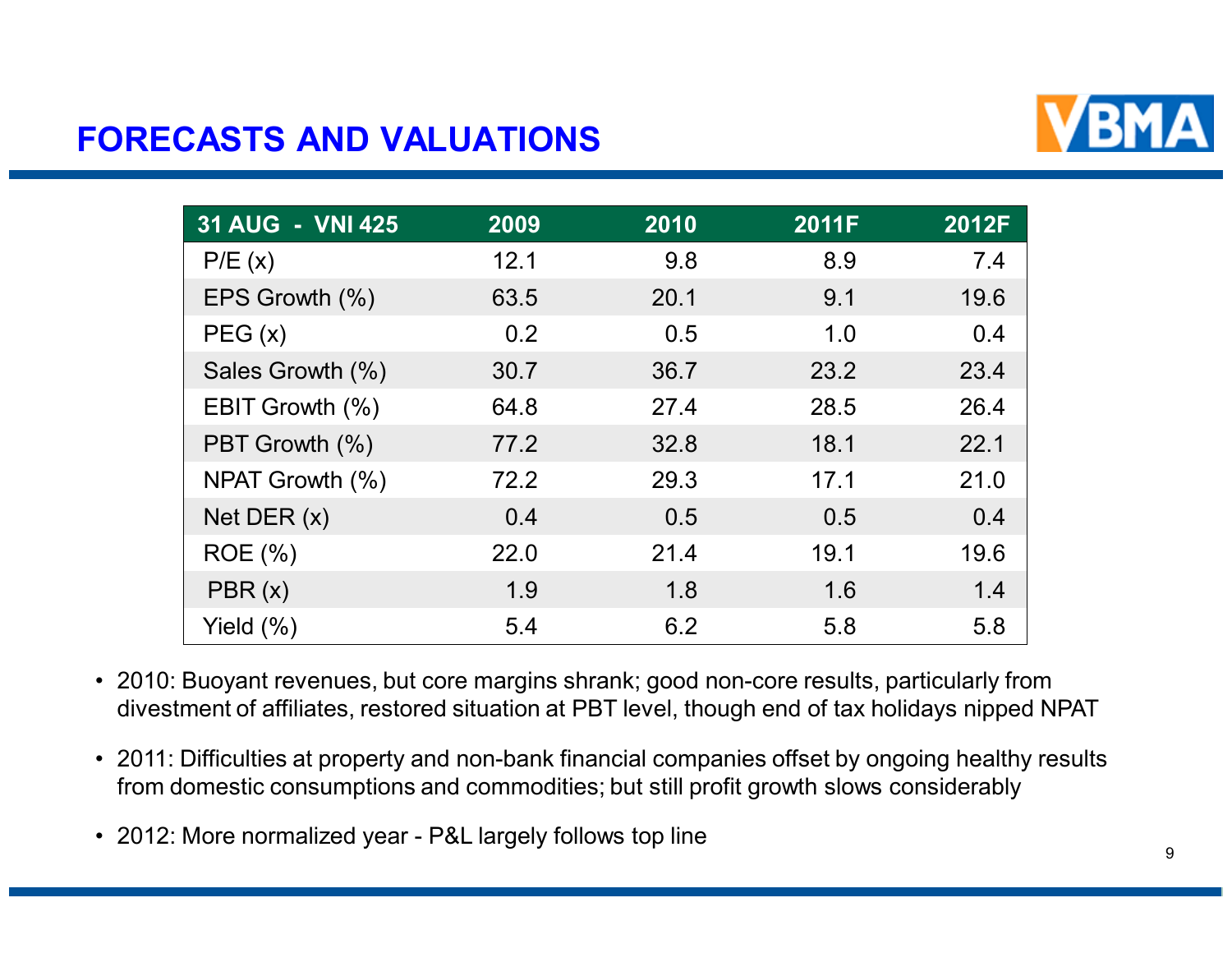#### **COMPARATIVE VALUATIONS**





#### **2011 PER VS 2009-11 EPS CAGR 2012 PER VS 2012 EPS GROWTH**

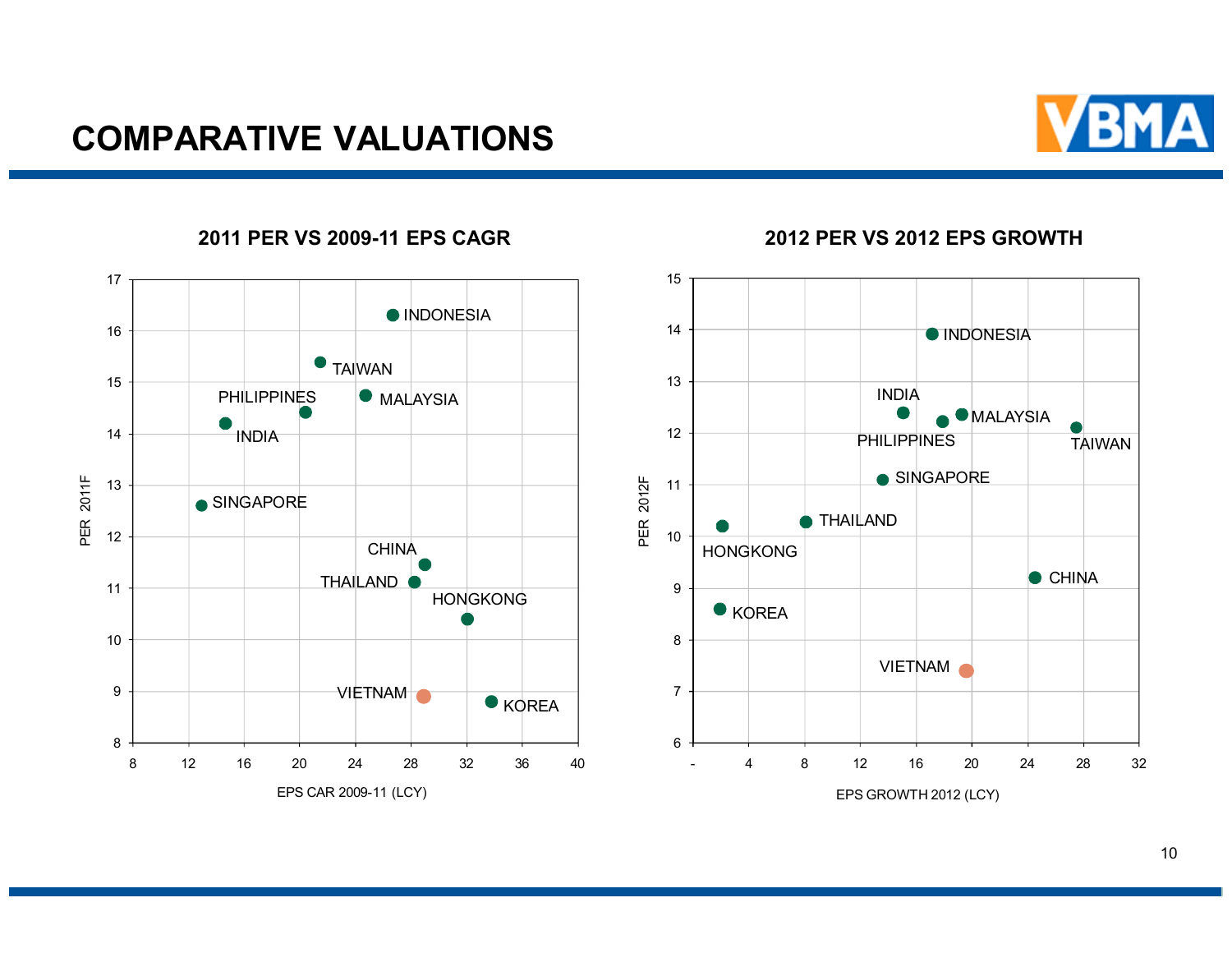

- Margin trading introduced in 2011
- Multiple trading account allowed in 2011
- Buying and selling on the same day allowed in 2011, settlement T+3
- Revision of Securities Law enacted in 2011 to help improve corporate governance, securities issuance by public companies
- Short selling banned and no regulation on securities borrowing and lending
- SoEs privatization are promoted again after stuck for years
- New trading platform by the end of 2012
- Stock index futures traded by 2013
- Privatization of Hochiminh City and Hanoi stock exchanges still far away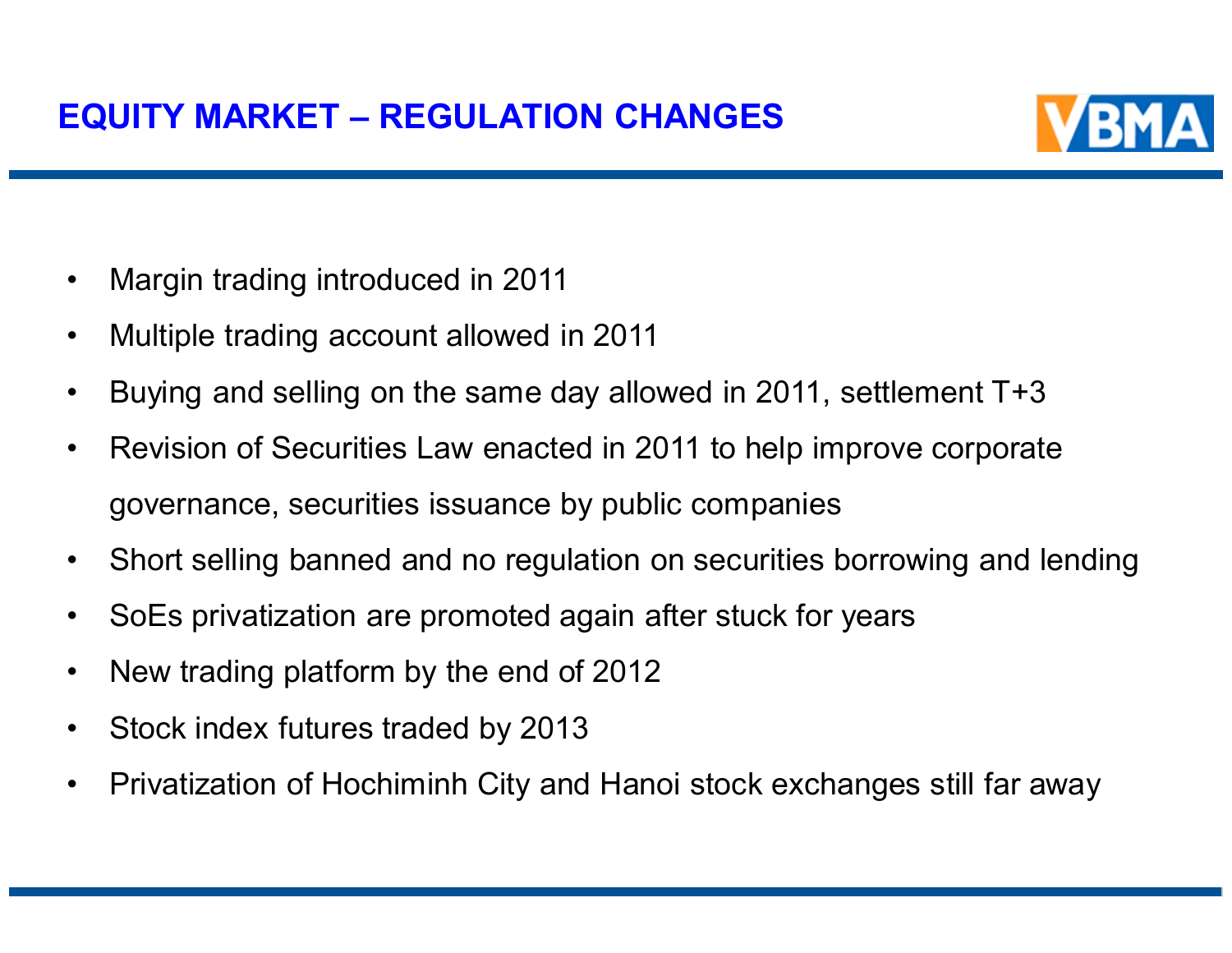

### **VIETNAM BOND MARKET**

### **PERFORMANCE AND REGULATION CHANGES**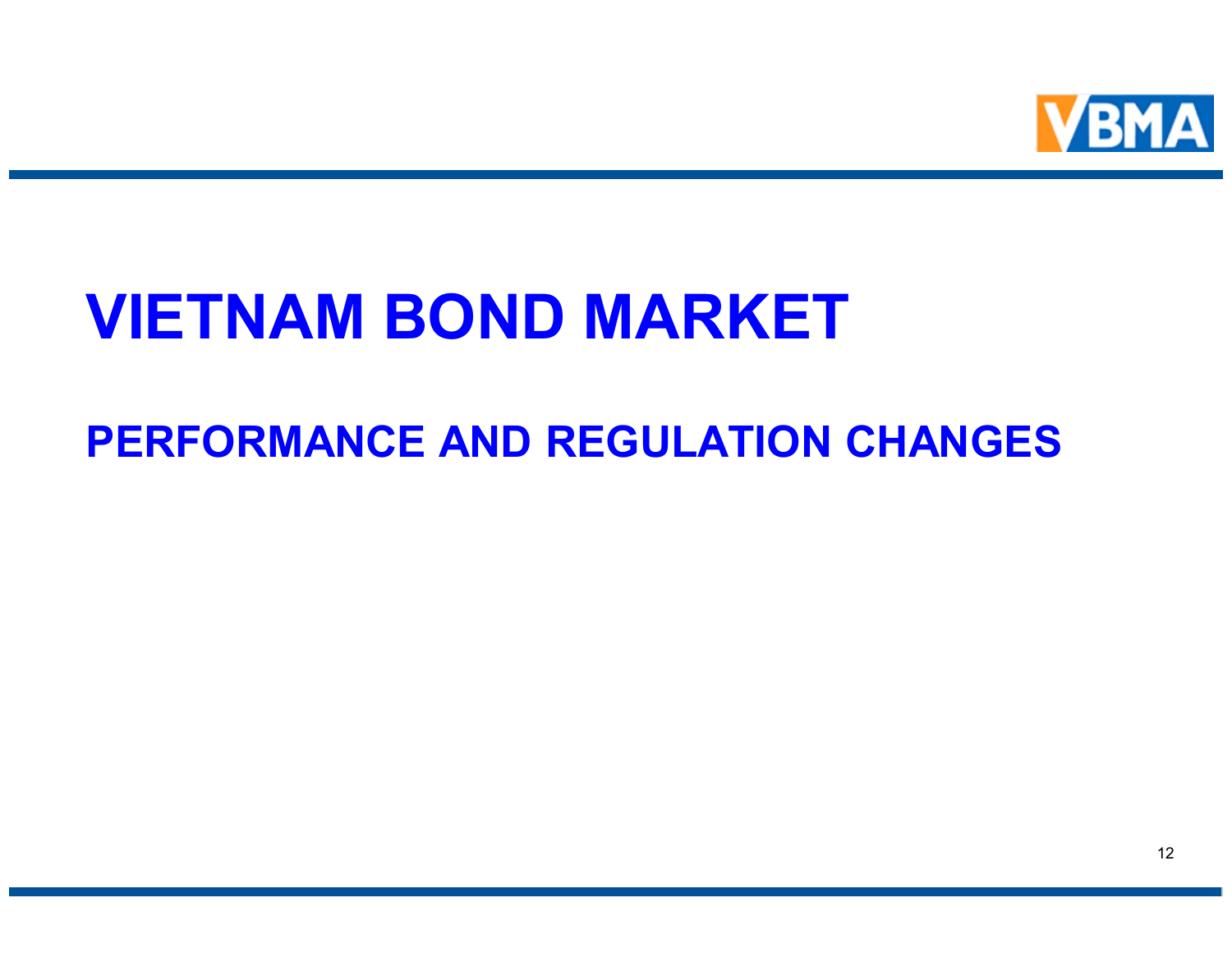



Source: Dragon Capital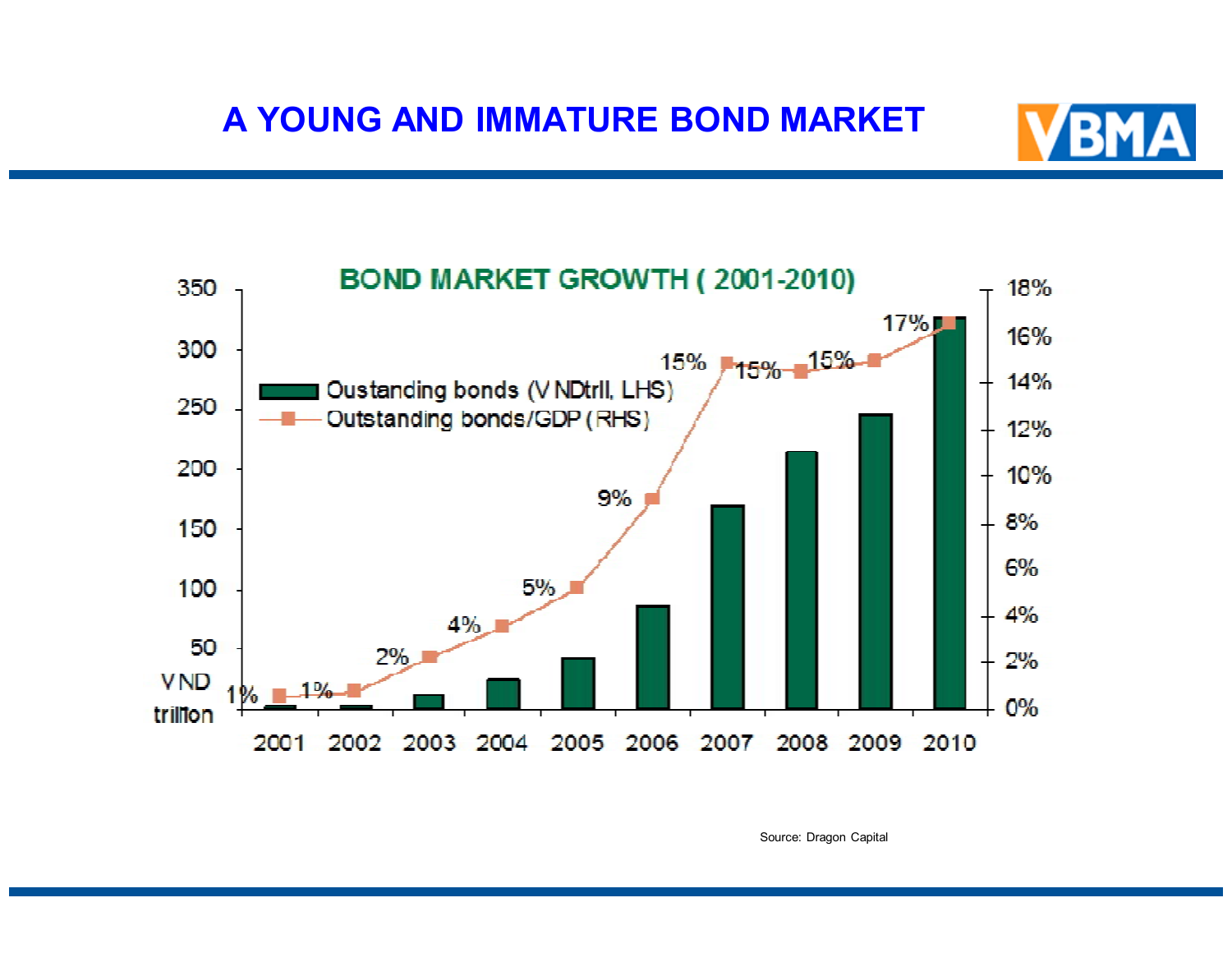

- The Vietnamese market in reality born when Vietnam entered WTO in 2006.
- Bonds as % of GDP about the same as Thailand and Philippines in mid-90's.
- Circa 500 government bonds makes an average issue size of some 20m.
- MOF issues ceiling rates or preset acceptance rates for underwritings/auctions.
- Very few institutions (if any) do mark-to market.
- After 2006 secondary market activities clearly picked up but are NOW down to pre-WTO levels. Upper graph also includes repos and window dressing trades.
- After 2008 foreign exodus the market today is predominantly Vietnamese.
- In the absence of mutual funds/pension funds the banks make up one giant investor.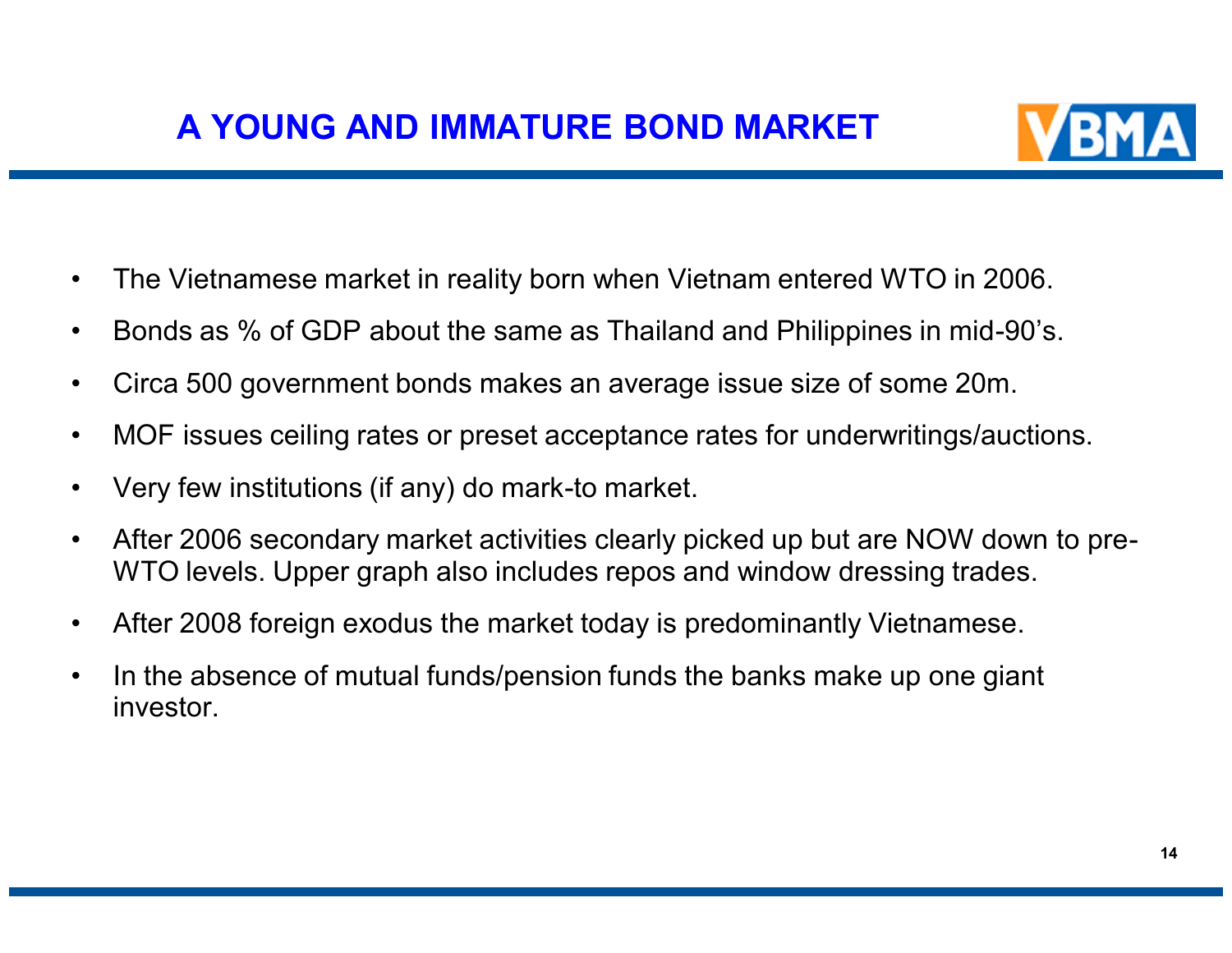

Secondary market trade value of VDB and Treasury bonds (USDmn)



Source: Dargon Capital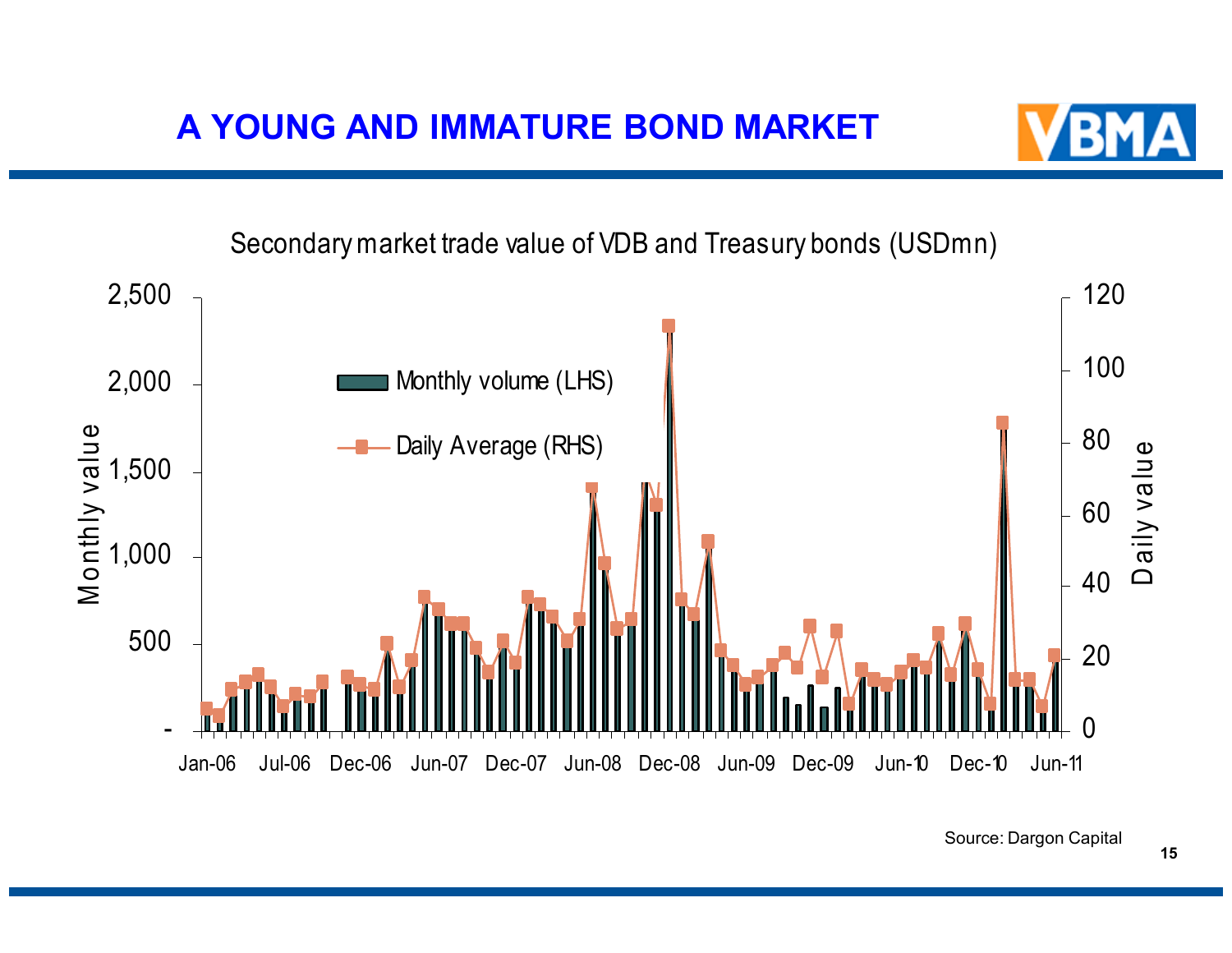#### **VGB Issuance Rates**



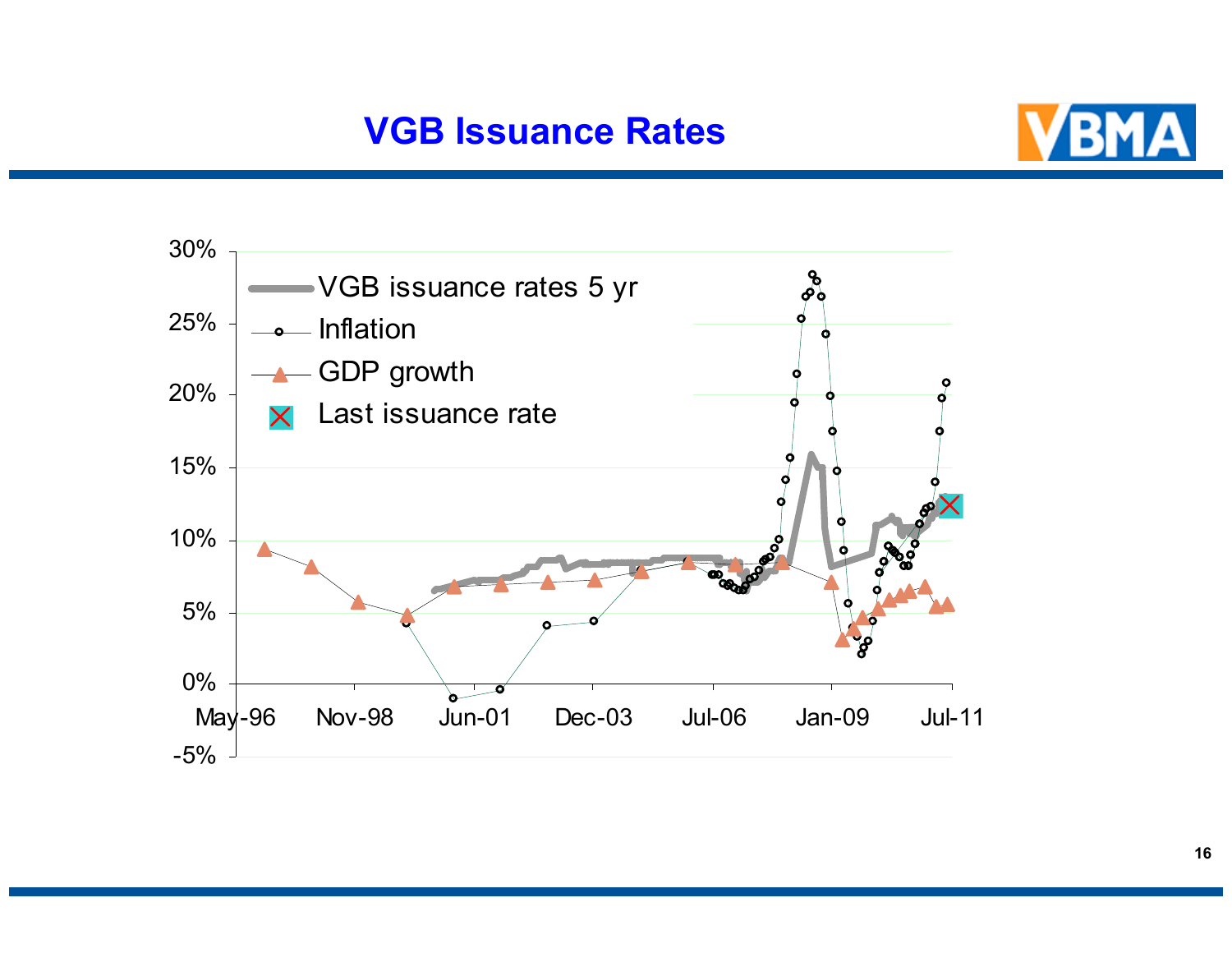

- Interest rates are very fragmented and links between them are weak, i.e. policy rates, bank deposit rates, interbank rates and government yields all mostly live their own lives.
- Pre-WTO VGB rates were quite stable at around 8.3-8.6%. Today very volatile and likely to stay at >9% for a long time. 3-5 yields today are at 12.5% after peaking at 13- 13.2% in May.
- Limited product range.
- Repos are done as bilateral buy/sell agreements.
- Short selling in reality not possible.
- No domestic rating agency contributes to opaque corporate pricing.
- Offshore investors (no banks) face 10 bps trade tax and 10% coupon tax.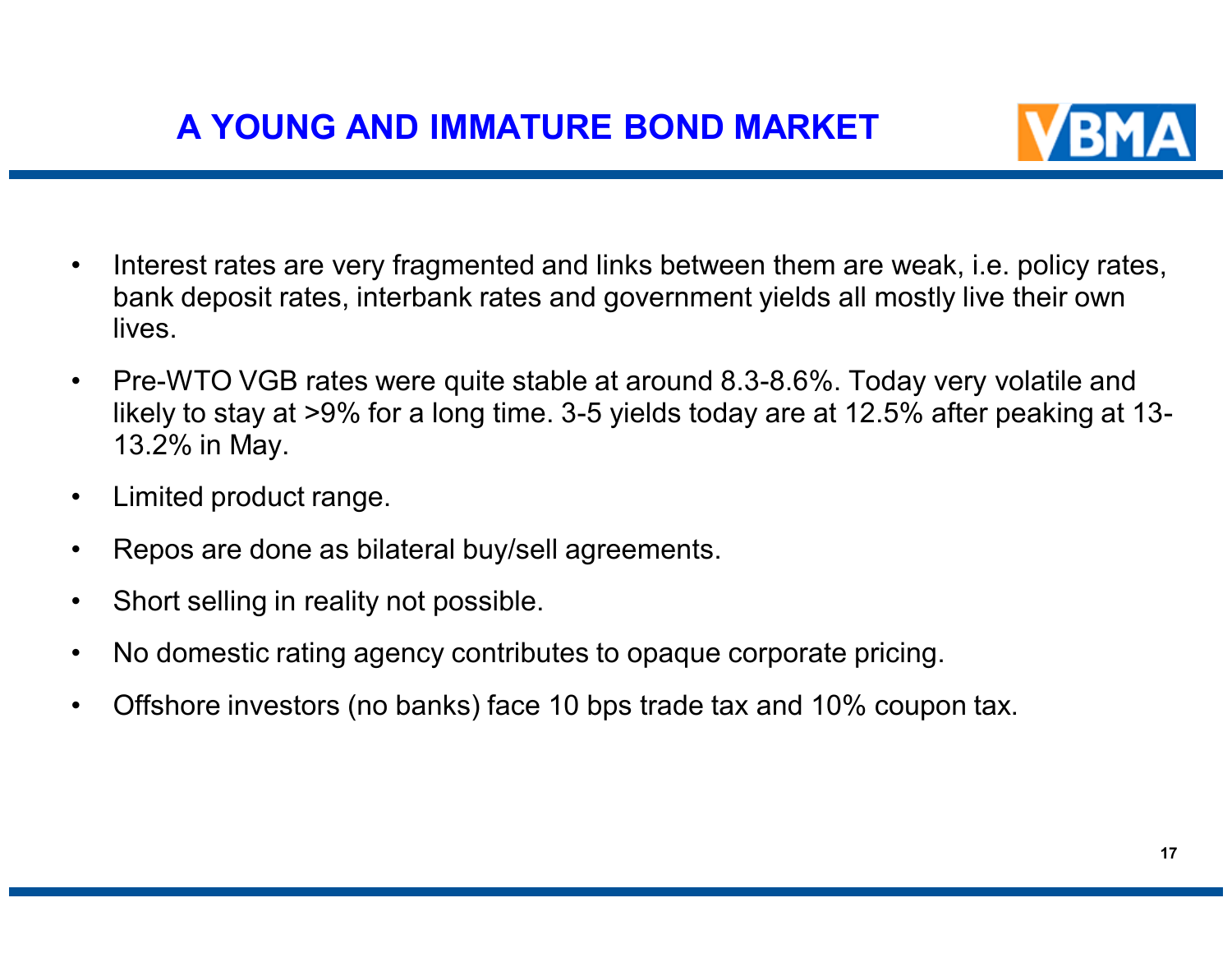

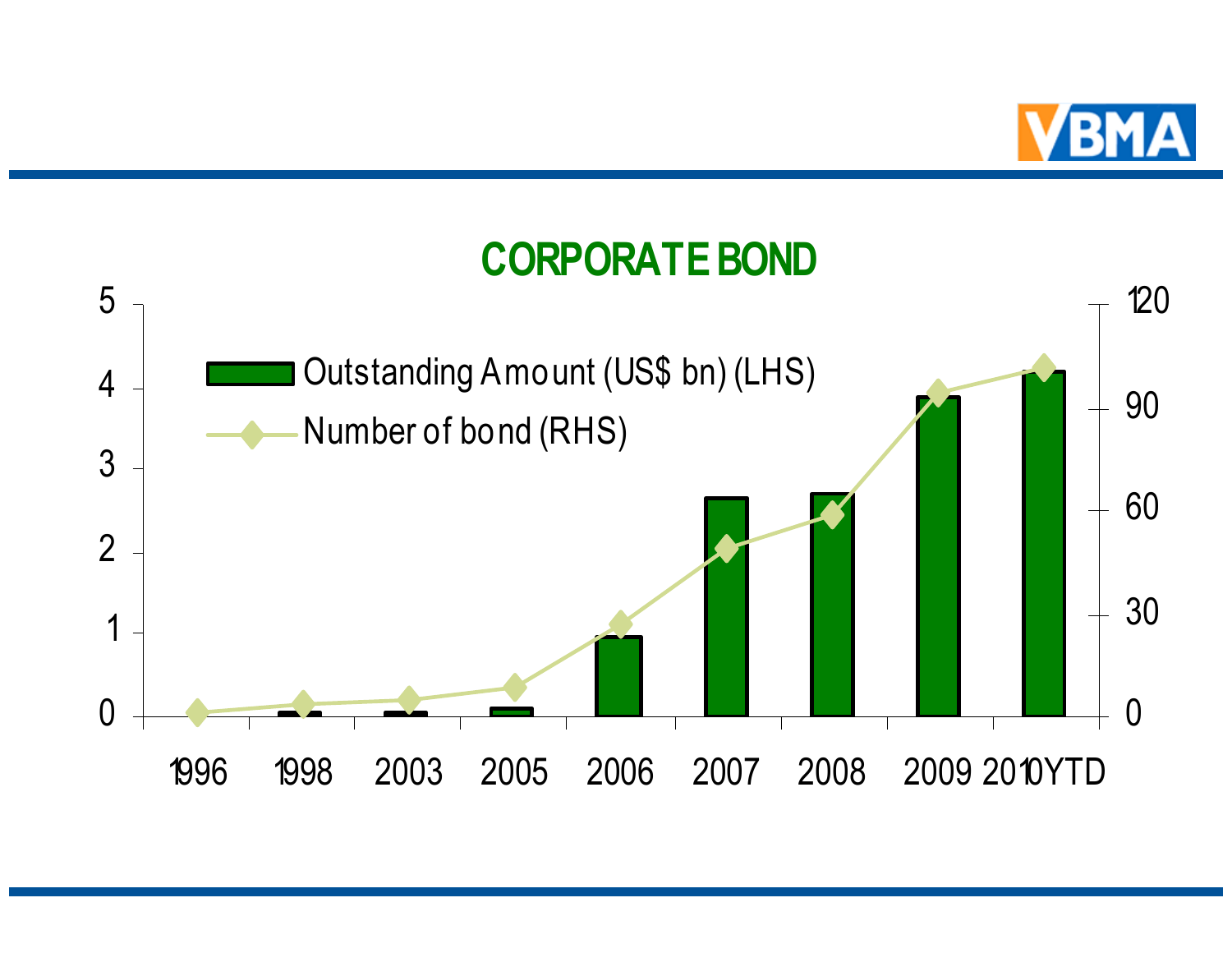

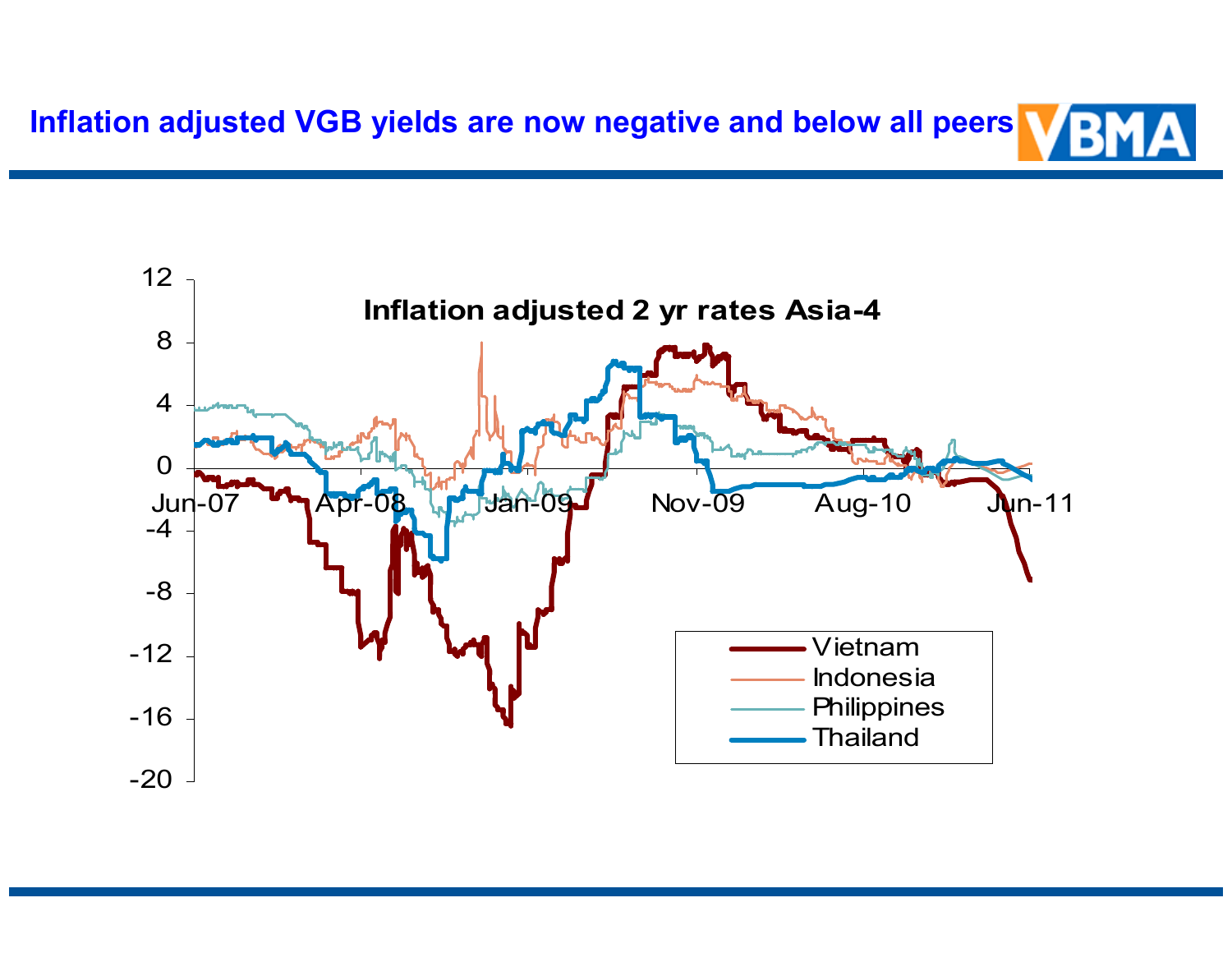

- Reopening system launched in 2007
- Buyback program to be launched this year to reduce the number of G-bonds and increase liquidity on secondary market
- New electronic trading platform to be launched in 2012-2013
- Rating agency and primary dealer system prepared
- New regulation on commercial banks' investments in corporate bonds